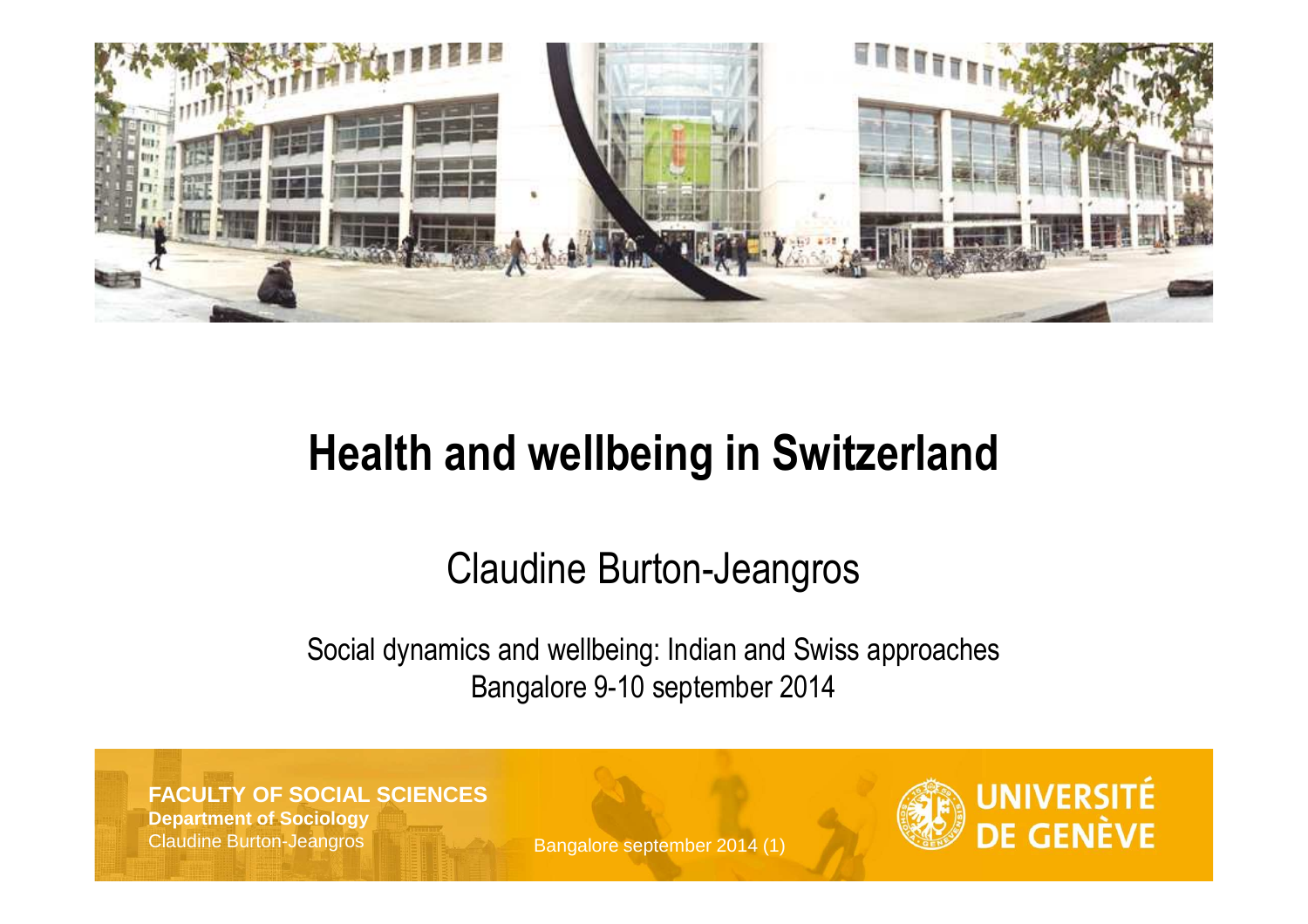# **Outline**

- **Definition, measurement and distribution** of main indicators related to health and wellbeing
- **Social determinants of health and wellbeing:** some results in Switzerland
- **The context of this research in Switzerland:**  surveys, funding, publications and institutions

**FACULTY OF SOCIAL SCIENCESDepartment of Sociology**Claudine Burton-Jeangros

Bangalore september 2014 (2)

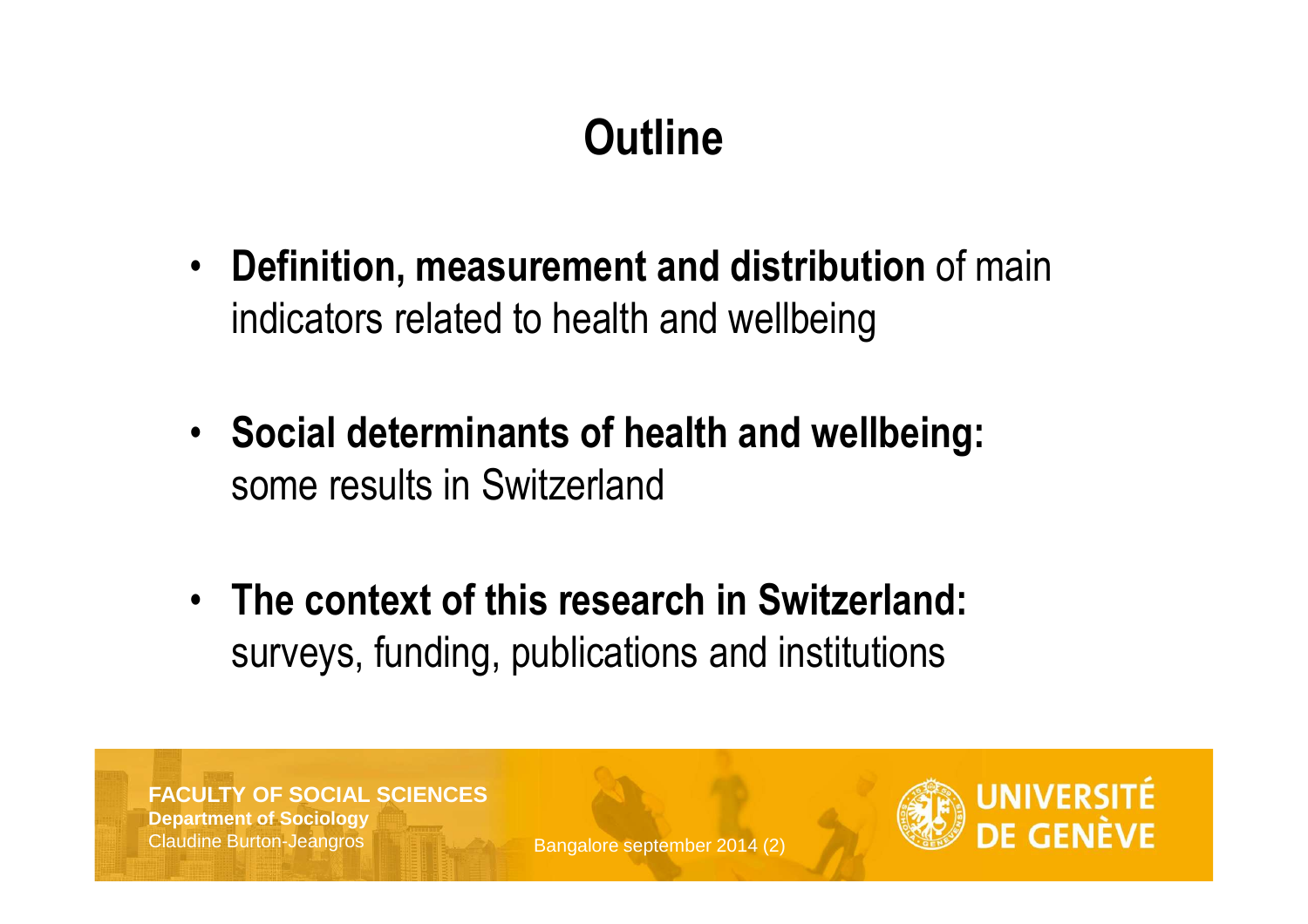# **Definitions**

'**Health** is a state of complete physical, mental and social well-being and not merely the absence of disease or infirmity' (World Health Organization 1948)

 $\rightarrow$  Different dimensions of health and wellbeing

# '**Health** as the ability to adapt and self-manage'

Huber et al. 2011 (2011) How Should We Define Health? *British Meducal Journal* <sup>343</sup>

 $\rightarrow$  Important to consider individual and social change

**FACULTY OF SOCIAL SCIENCESDepartment of Sociology**Claudine Burton-Jeangros

Bangalore september 2014 (3)

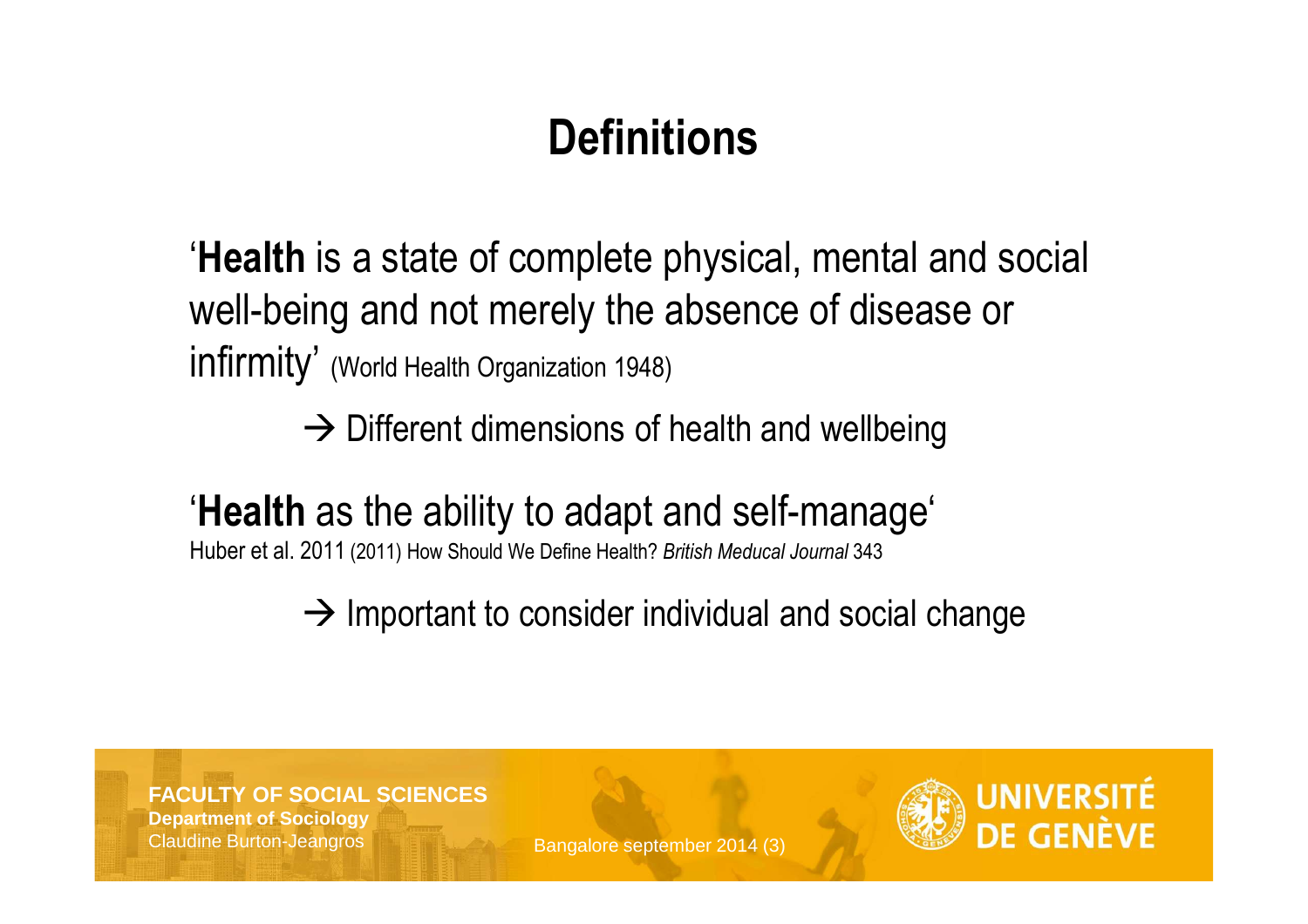# **Definitions**

• **Quality of life**: 'individuals' perception of their position in life in the context of the culture and value systems in which they live and in relation to their goals, expectations, standards and concerns'

The WHOQOL group (1995) The World Health Organization Quality of Life Assessment (WHOQOL): Position Paper from the World Health Organization. *Social Science & Medicine* 41(10):1403–9.

- • multidimensional concept: material, physical, psychological social dimensions
- • objective and subjective levels: '[Quality of life] reflects the gap between individuals' actual situations and that to which they aspire' Fry PS (2000) Aging and quality of life (QOL) - the continuing search for quality of life indicators, *International Journal of Aging and Human Development* 50, no. 4 (2000): 245-261

#### **FACULTY OF SOCIAL SCIENCESDepartment of Sociology**Claudine Burton-Jeangros

Bangalore september 2014 (4)

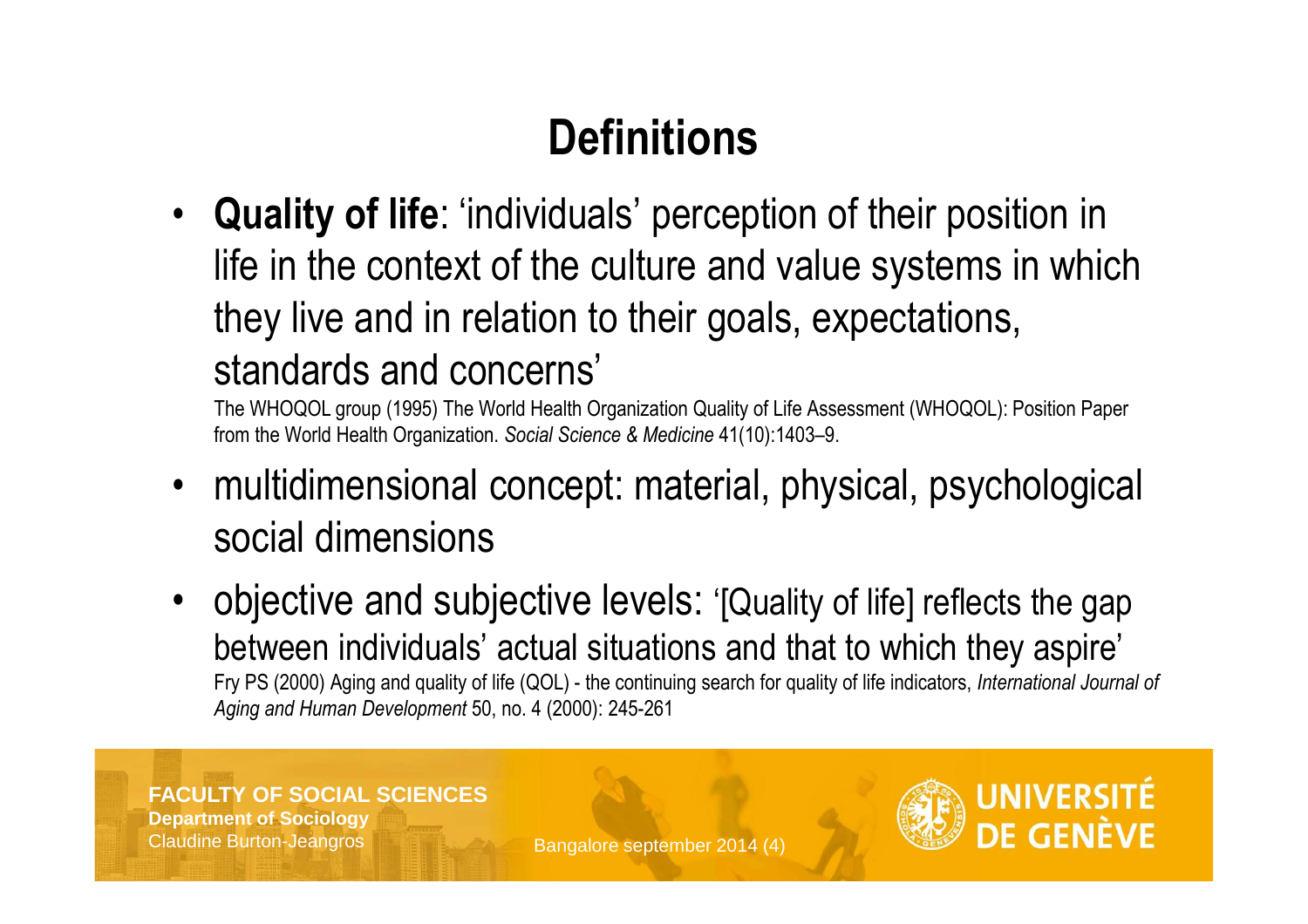# **Measurement and distribution**

### **self-reported health**

*Question: How is your health in general?Possible answers: very good, good, fair, poor, very poor*



**Proportion of the population considering being in (very) good health, 2012**

Source: OFS - Enquête suisse surla santé

Swiss Health Survey 2012

@ Obsan, Neuchâtel, 2014

#### **FACULTY OF SOCIAL SCIENCES**

**Department of Sociology**Claudine Burton-Jeangros

Bangalore september 2014 (5)

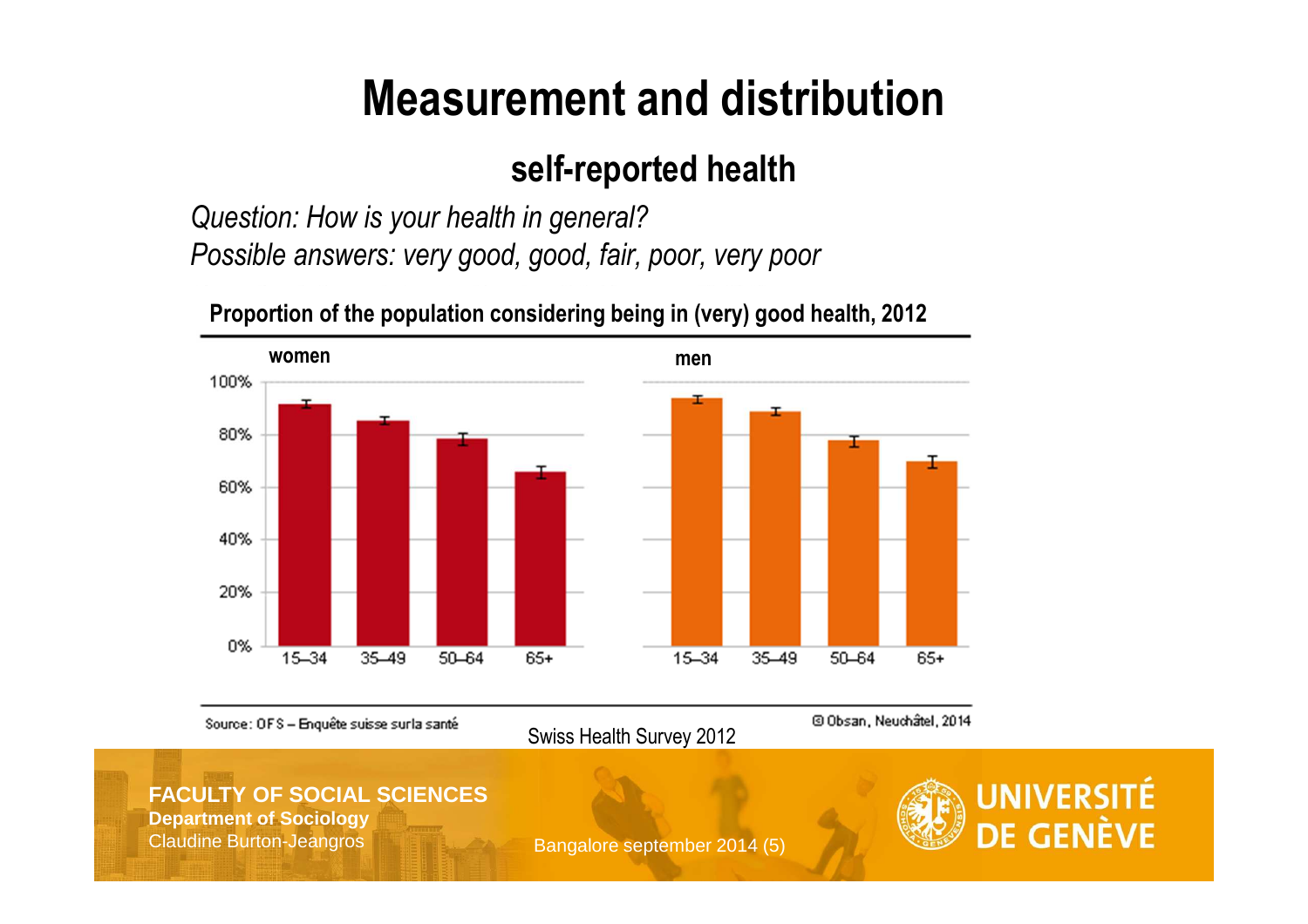### **Measurement and distrubtion**Mental health

 *Question: Are you often plenty of strength, energy and optimism, if 0 means "never" and 10 "always"?*



#### **FACULTY OF SOCIAL SCIENCES**

**Department of Sociology**Claudine Burton-Jeangros

Bangalore september 2014 (6)

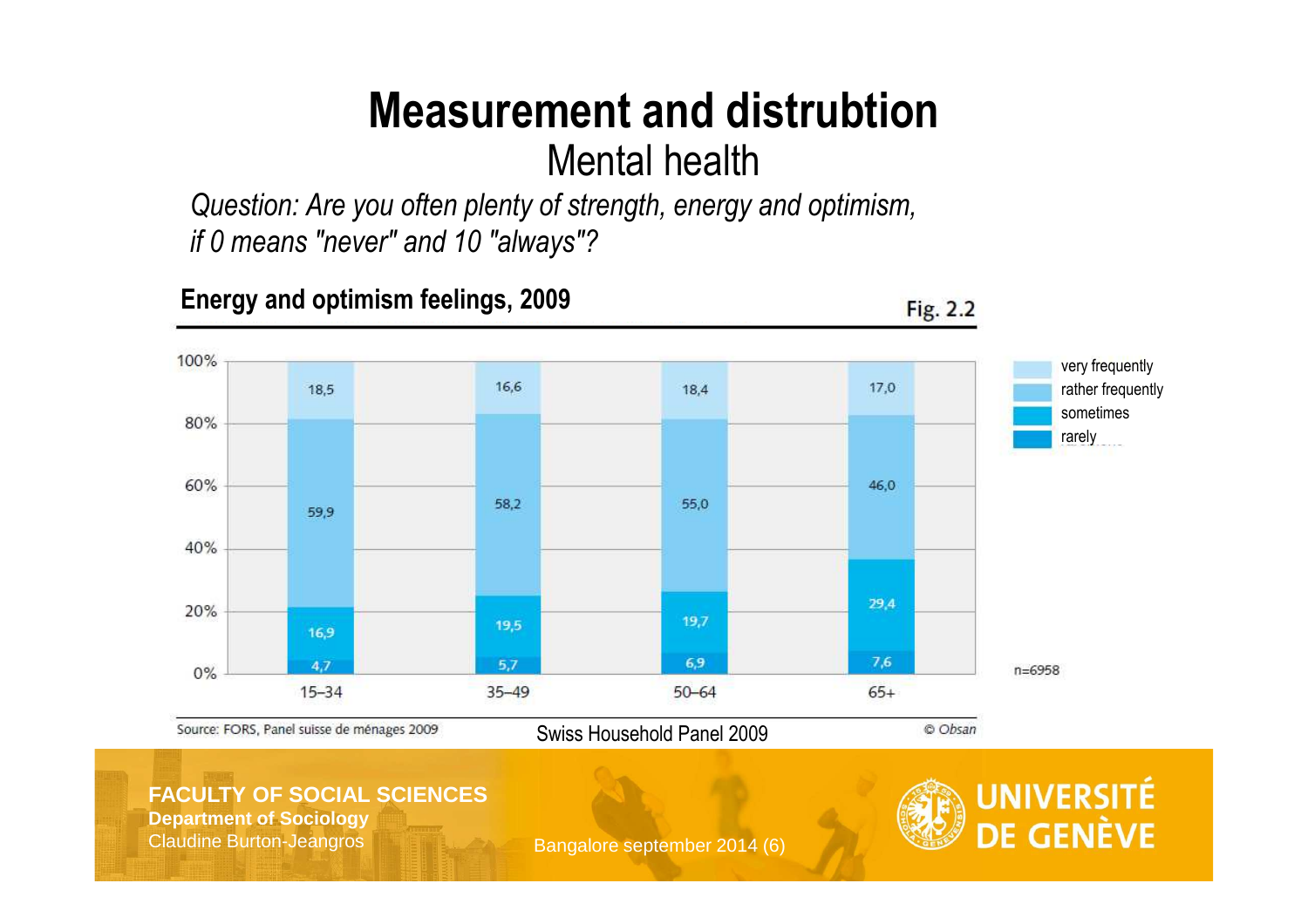### **Measurement and distrubtion**Mental health

 *Mental Health Inventory*: *5 items about being nervous, in a bad mood, calm, feeling down, happy*

**Mental health problems, 2009**

Fig. 2.4



#### **FACULTY OF SOCIAL SCIENCES**

**Department of Sociology**Claudine Burton-Jeangros

Bangalore september 2014 (7)

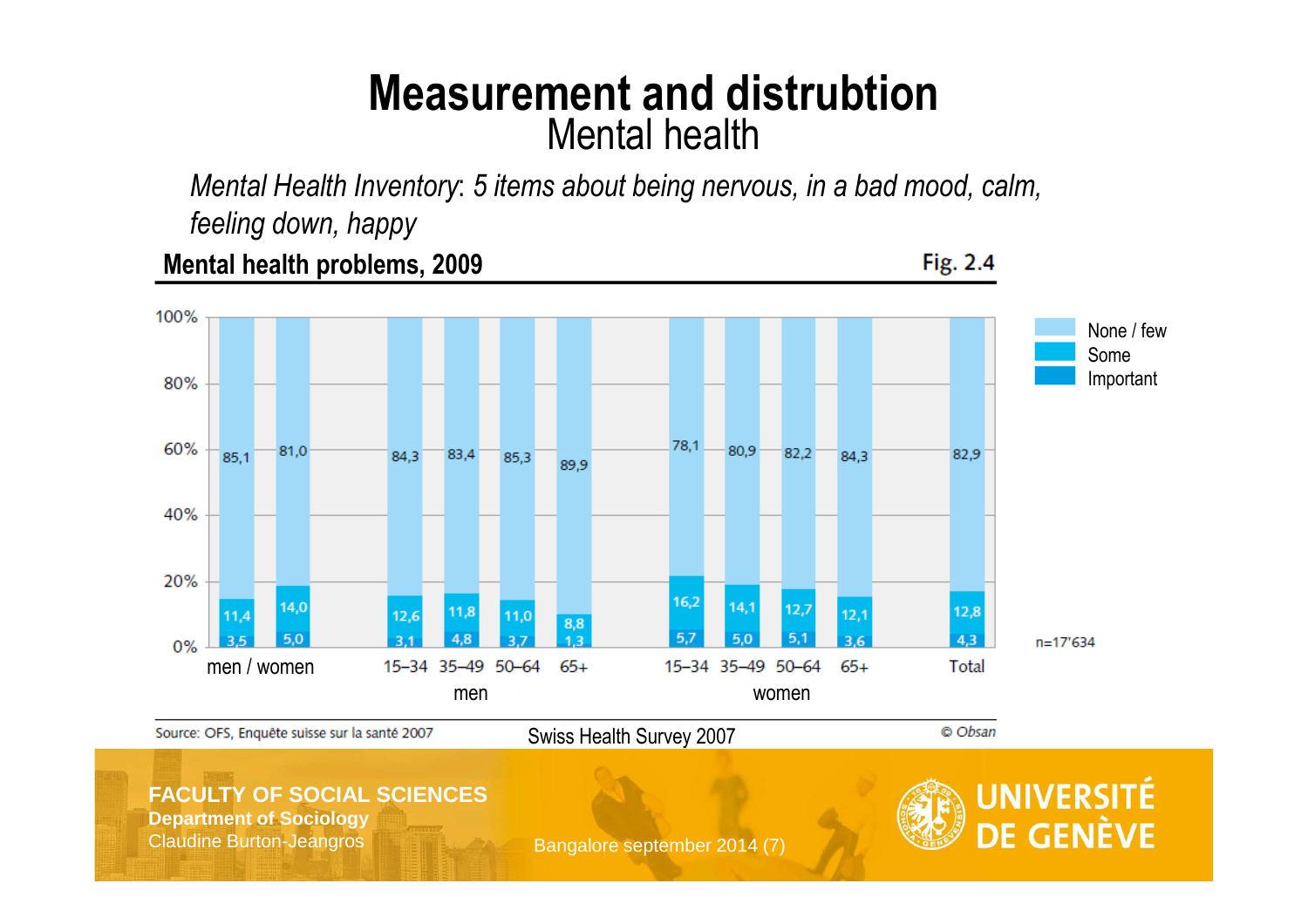# **Measurement and distribution**

### **Life satisfaction**

 *Question: in general, how satisfied are you with your life if 0 means "not at all satisfied" and 10 means "completely satisfied"?*



**Proportion (%) of satisfied individuals (scores 8-10)**

Statistics on Income and Living Conditions 2009

#### **FACULTY OF SOCIAL SCIENCESDepartment of Sociology** Claudine Burton-JeangrosBangalore september 2014 (8)

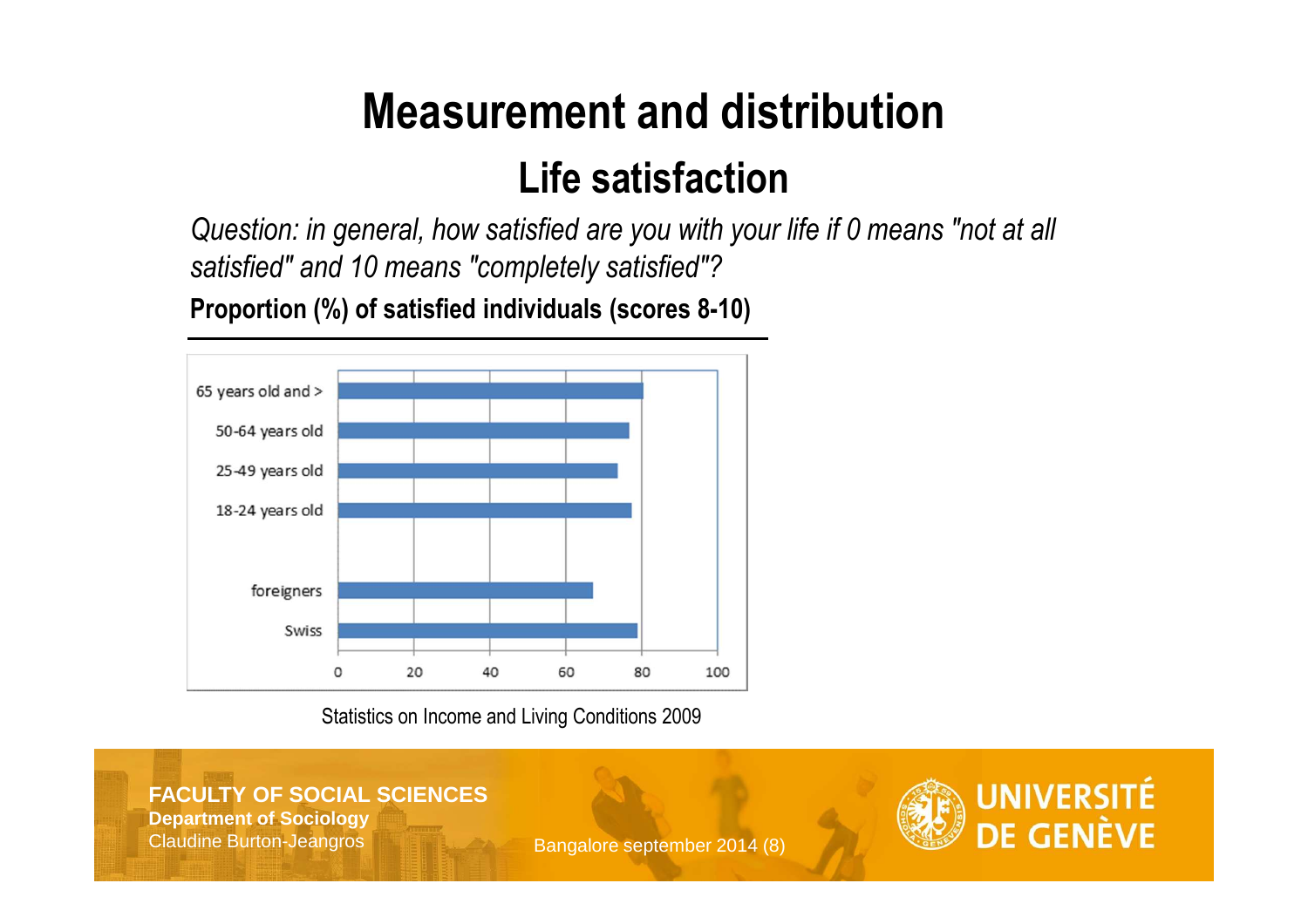## **Indicators for health and wellbeing**

- •Highl levels of health and wellbeing in Switzerland
- •Favourable outcomes compared to other countries
- • But important to examine differences across social groups: social determinants of health and wellbeing

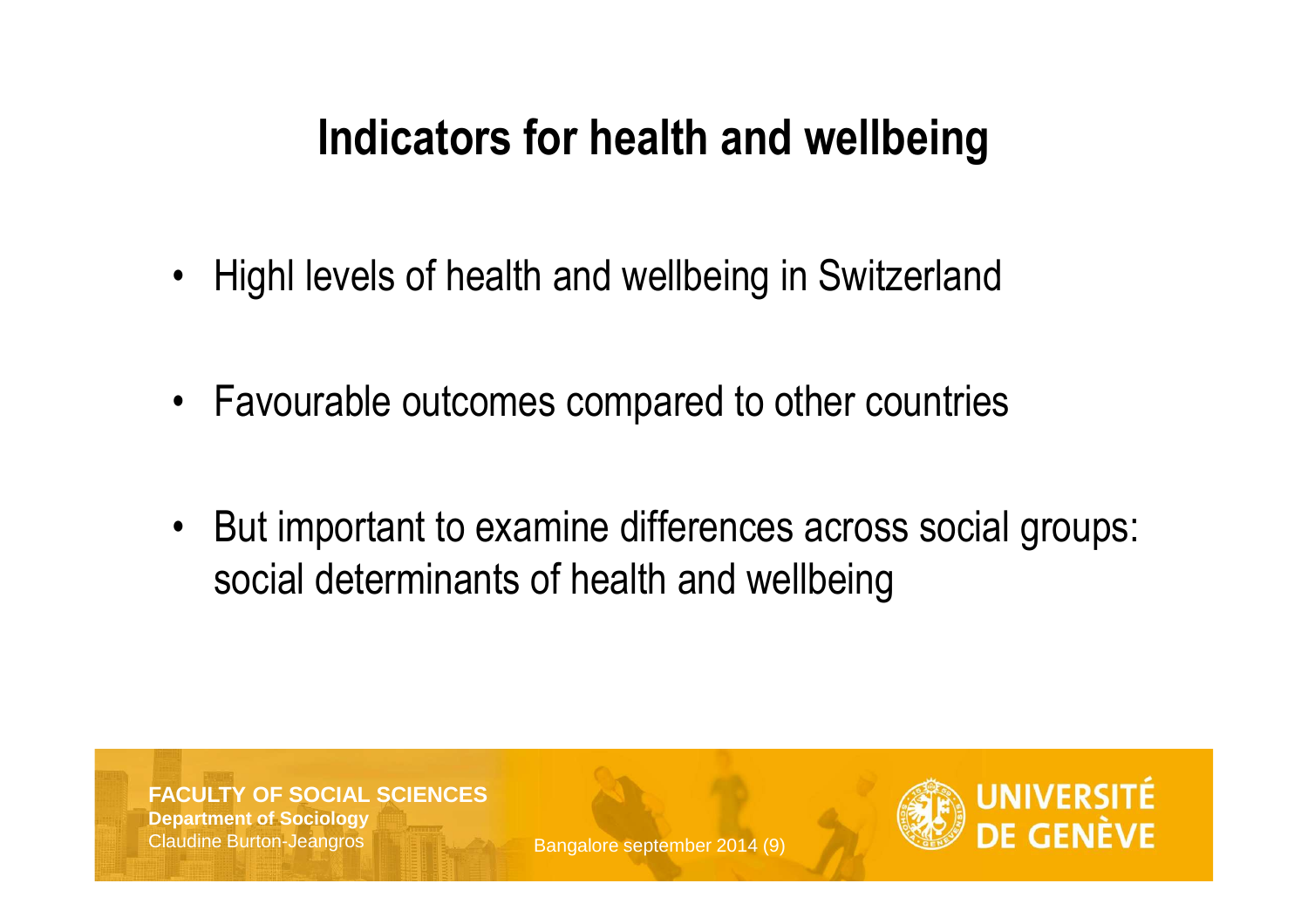WHO commission on social determinants of health

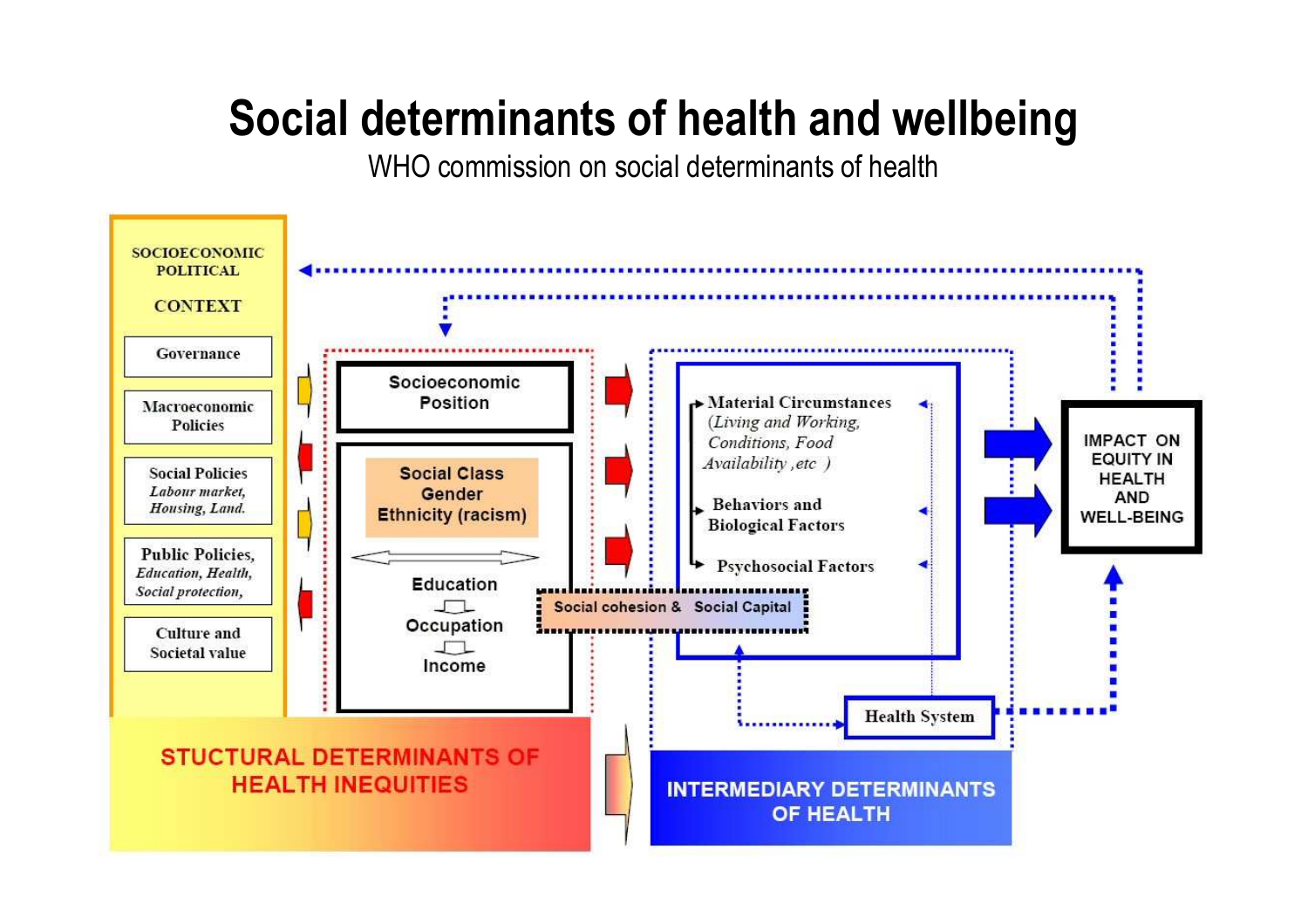Model of health, Swiss Health Survey



**FACULTY OF SOCIAL SCIENCES**

**Department of Sociology**Claudine Burton-Jeangros

Bangalore september 2014 (11)

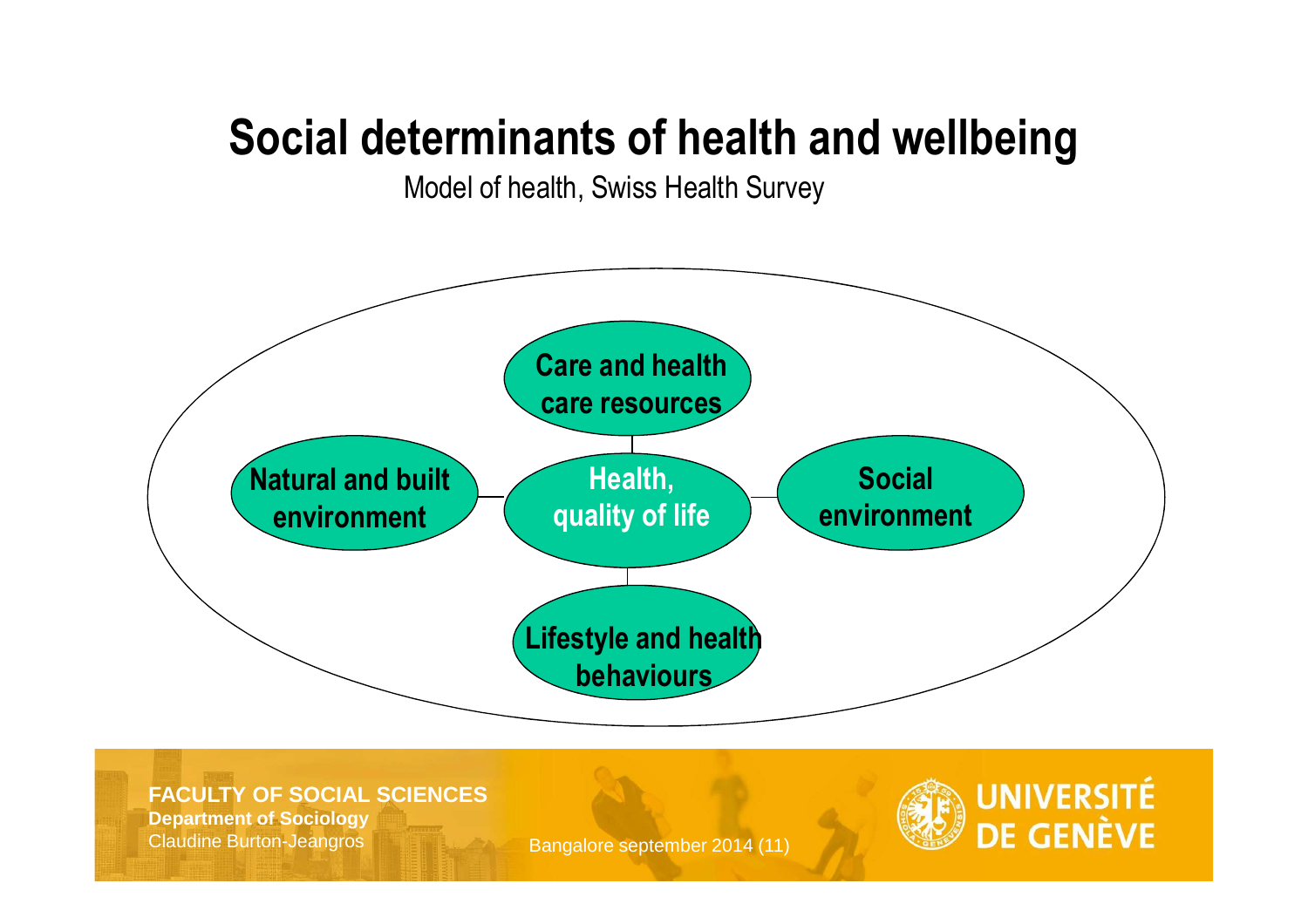Health inequalities exist in Switzerland: **social gradient** along income levels



Burton-Jeangros C (2009) Les inégalités face à la santé : l'impact des trajectoires familiales et professionnelles sur les hommes et les femmes, Oris M et al (dir.) Transitions dans les parcours de vie et construction des inégalités, Lausanne, PPUR, pp. 273-295.

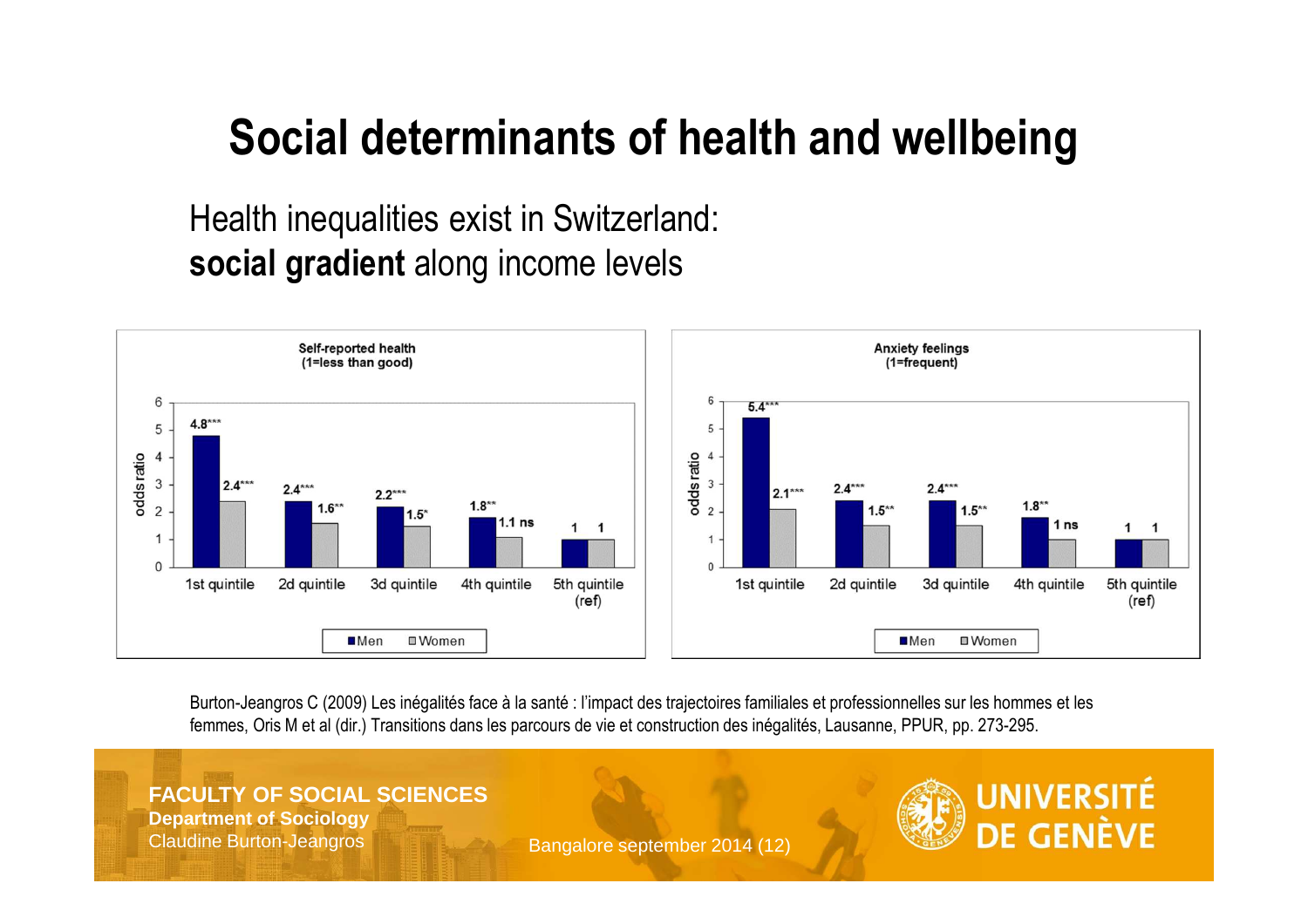• Impact of work conditions on health and wellbeing: contrasted impact for blue-collars and white-collars

 Hammig O, Bauer G (2013) The Social Gradient in Work and Health: A Cross-Sectional Study Exploring theRelationship between Working Conditions and Health Inequalities. *BMC Public Health* 13(1):1170.

#### • Work-life balance: articulation of paid work and domestic labour

Knecht M et al (2011) Persistent Work-Life Conflict and Health Satisfaction - A Representative Longitudinal Study in Switzerland. *BMC Public Health* 11(1):271.

Cullati S(2014) The Influence of Work-Family Conflict Trajectories on Self-Rated Health Trajectories in Switzerland: A Life Course Approach. *Social Science & Medicine* 113(0):23–33.

#### **FACULTY OF SOCIAL SCIENCES**

**Department of Sociology**Claudine Burton-Jeangros

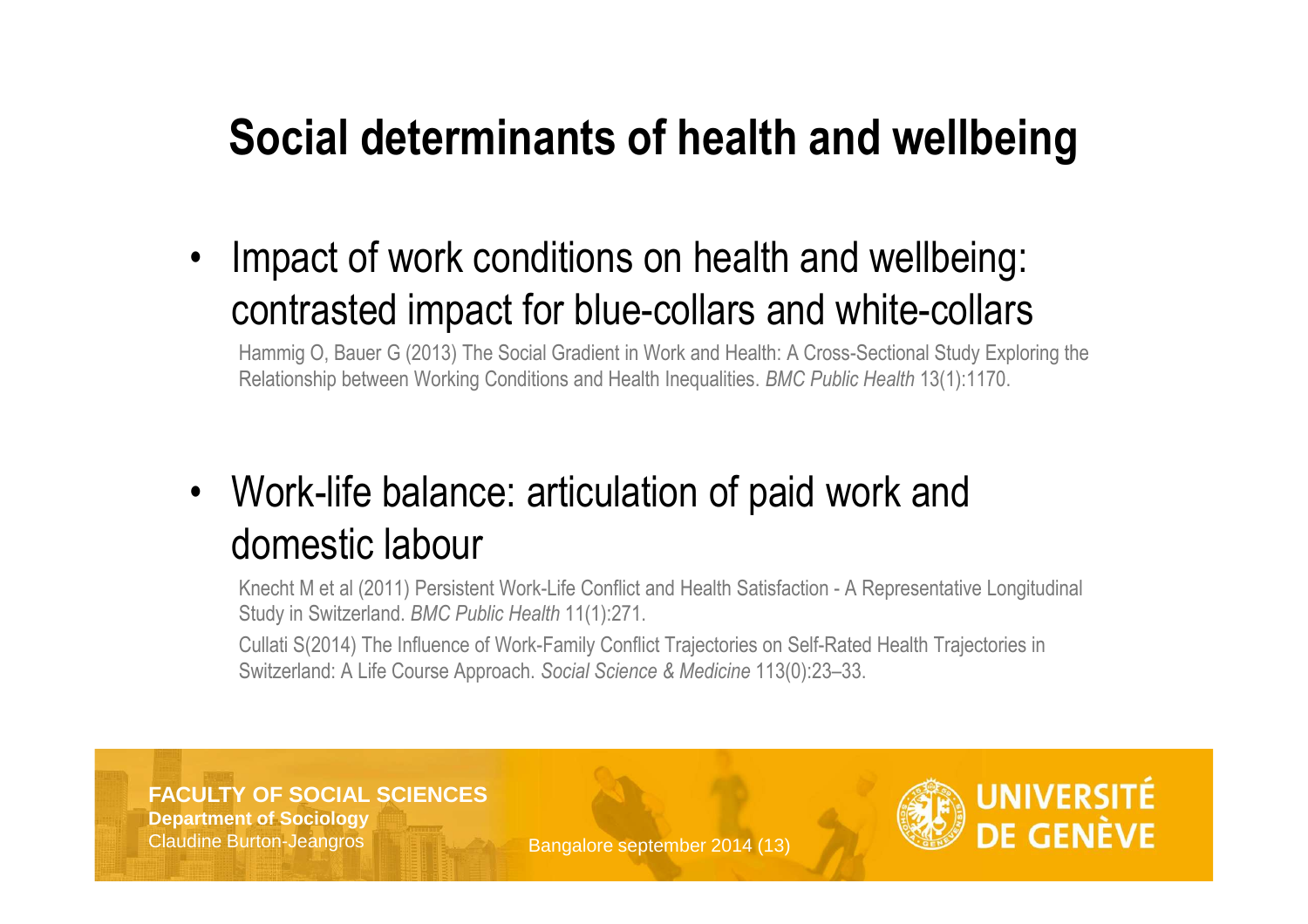•The **family situation** affects health and well-being



Burton-Jeangros C, Rinaldi J-M (2008) Santé des mères élevant seules leurs enfants, in : Meyer K (dir.) *La santé en suisse. Rapport national sur la santé*, Genève, éditions Médecine et Hygiène, pp. 63-74.

**FACULTY OF SOCIAL SCIENCESDepartment of Sociology**Claudine Burton-Jeangros

Bangalore september 2014 (14)

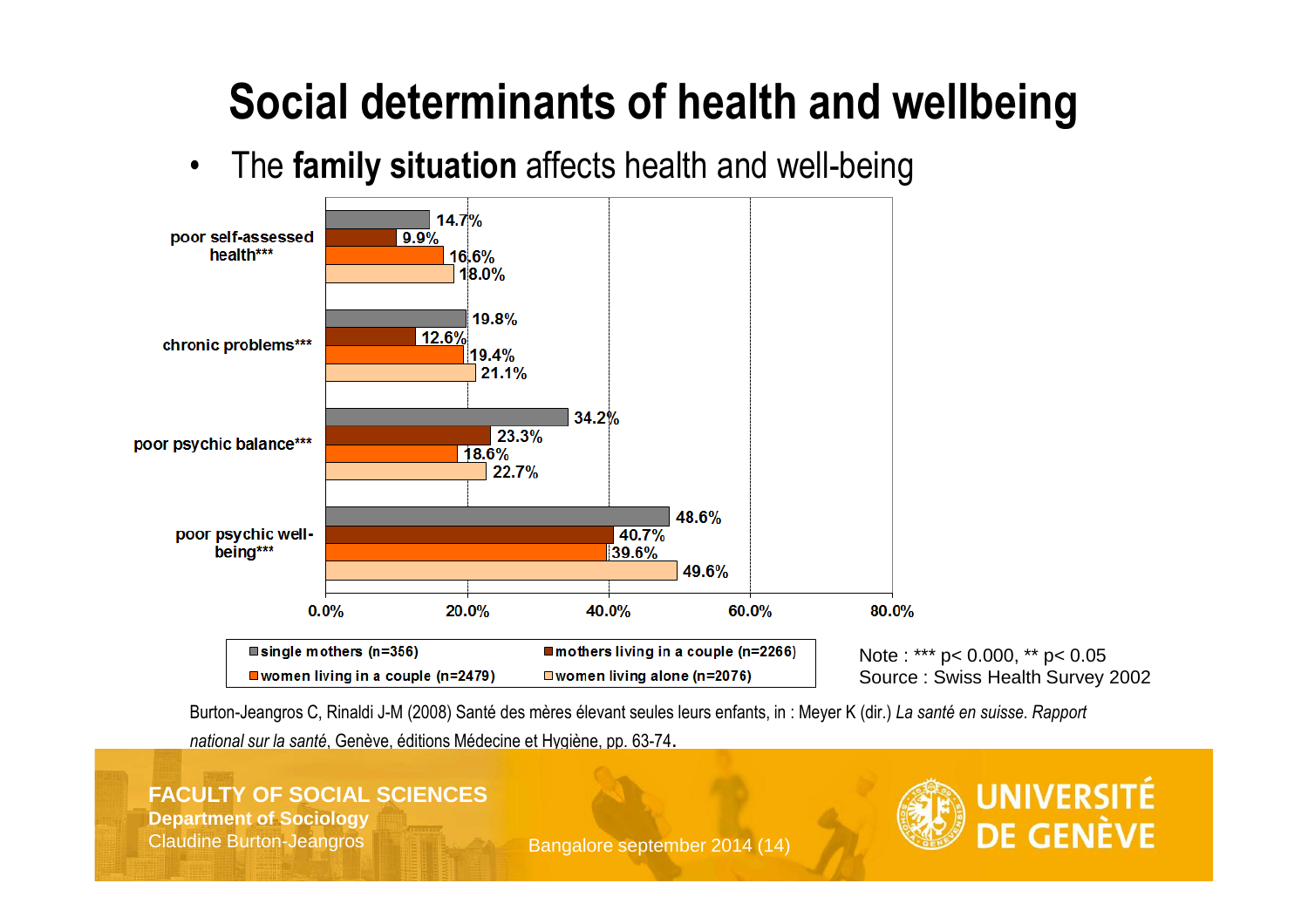$\bullet$  Complex relationships between migration and health/wellbeing: healthy migrant effect versus lower socioeconomic positions and discrimination



#### **Self-reported health (%)**

Volken & Ruesch (2014) Health statusinequality among immigrants in Switzerland, *Open Journal of Preventive Medicine, 4:459-469*

**FACULTY OF SOCIAL SCIENCESDepartment of Sociology**

Claudine Burton-Jeangros

Bangalore september 2014 (15)

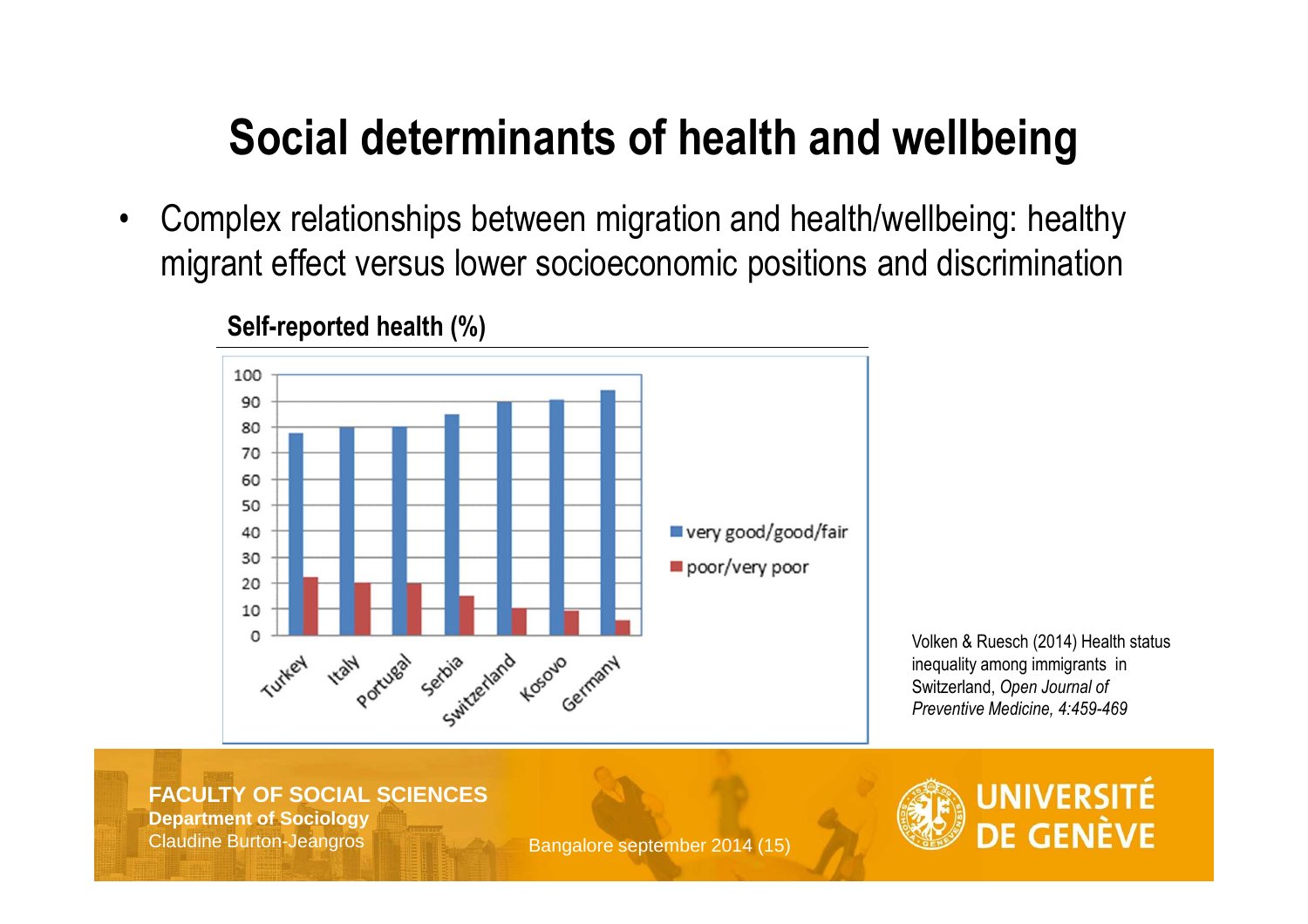

- • Lifecourse perspective and trajectories of health and wellbeing (NCCR LIVES – Universities of Lausanne and Geneva)
	- **Transitions and turning points** in work, family or health status, as an exposure to risks or opportunities that can have repercussions on the other considered spheres
	- – **Trajectories** indicate how individuals cope with these risk and opportunity factors over time, as measured by stability, decline, improvement or fluctuations in their health and wellbeing
	- – **Cumulative dis/advantage**: "the systemic tendency for interindividual divergence in a given characteristic (e.g., money, health, or status) with the passage of time" (Dannefer 2003)

Cullati S et al (2014) Factors of change and cumulative factors in self-rated health trajectories: a systematic review, *Advances in Life Course Research* 19, pp. 14-27.



Bangalore september 2014 (16)

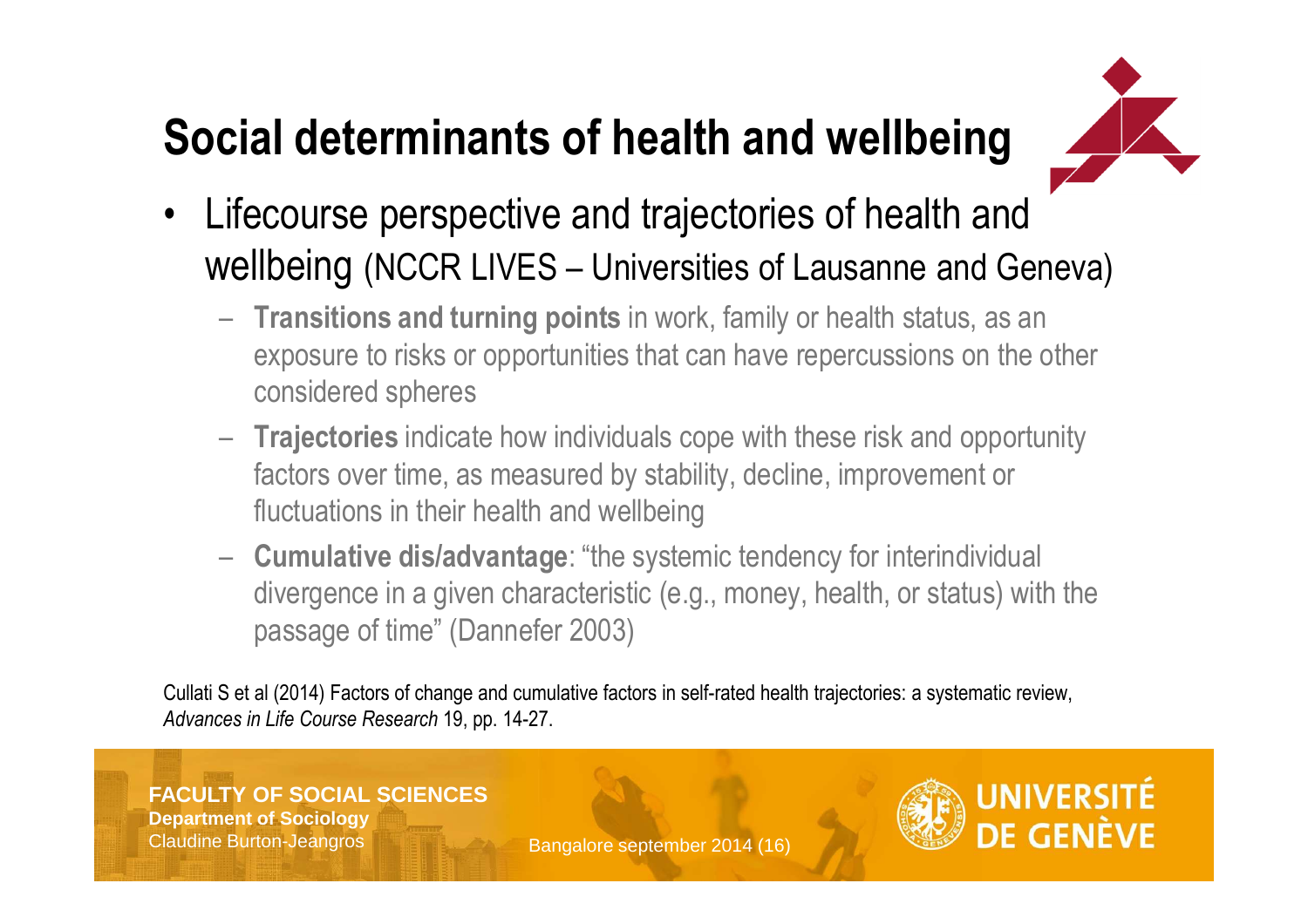# **Life satisfaction trajectories of elderly women**

- $\bullet$ former cohorts are more satisfied with life than more recent cohorts
- but faster decline in life satisfaction among women of former cohorts•



Burton-Jeangros C, Sloutskis-Zimmermann D (in press) Life satisfaction of elderly women living in Switzerland: an ageperiod-cohort analysis, *Ageing and Society*

#### **FACULTY OF SOCIAL SCIENCESDepartment of sociology**

Bangalore september 2014 (17)

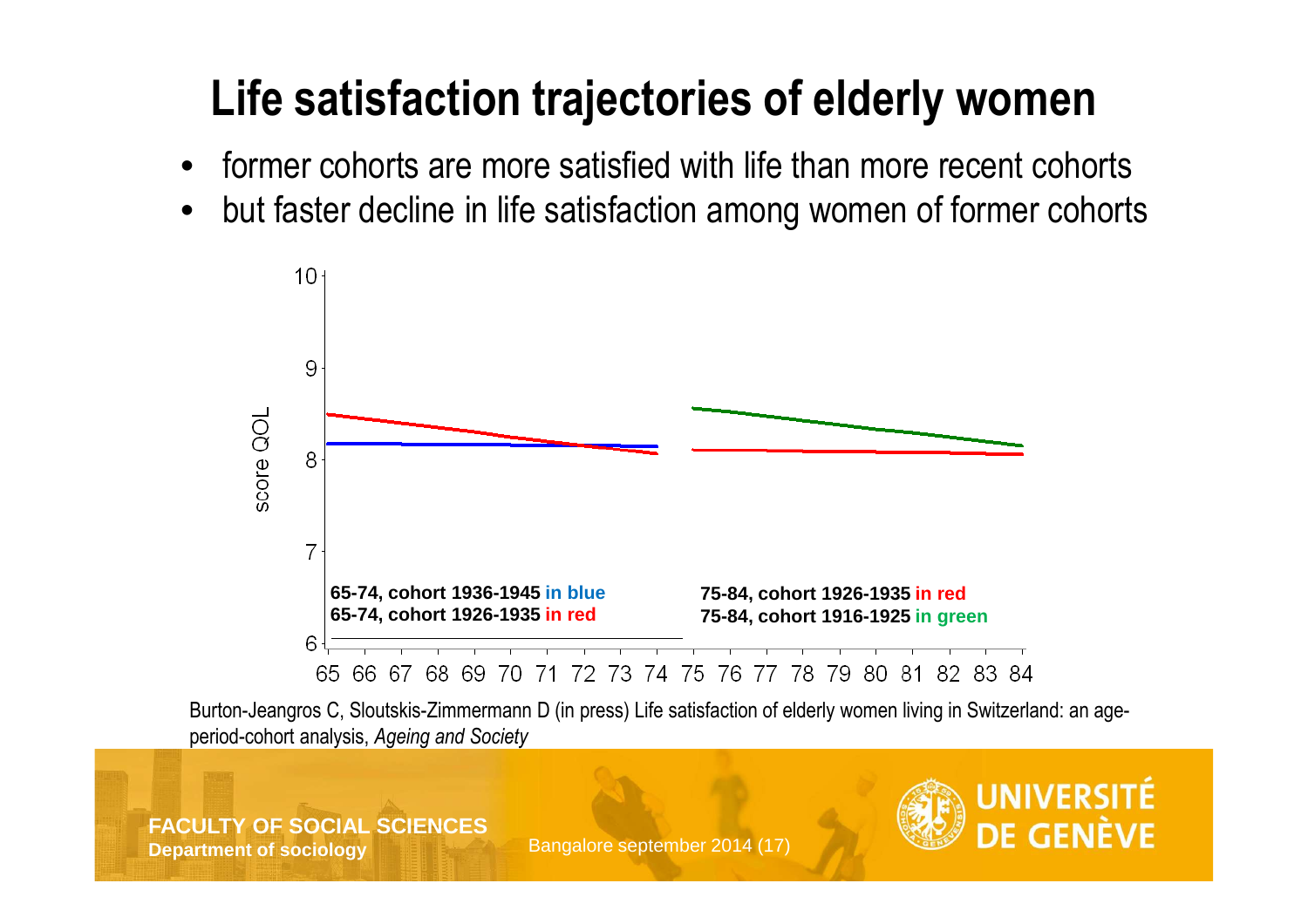## **The context of this research in Switzerland**

### • **Swiss Health Survey (SHS)**:

crossectional survey conducted every 5 years since 1992 (5 waves), nationally representative sample of the population

### • **Swiss Household Panel (SHP)**:

longitudinal survey, conducted every year since 1999, with a sample of households

- **Statistics on Income and Living Conditions (SILC)**: crossectional and longitudinal, since 2007
- • **International surveys**: SHARE, KIDSCREEN, European Social Survey,…
- **Qualitative data**•

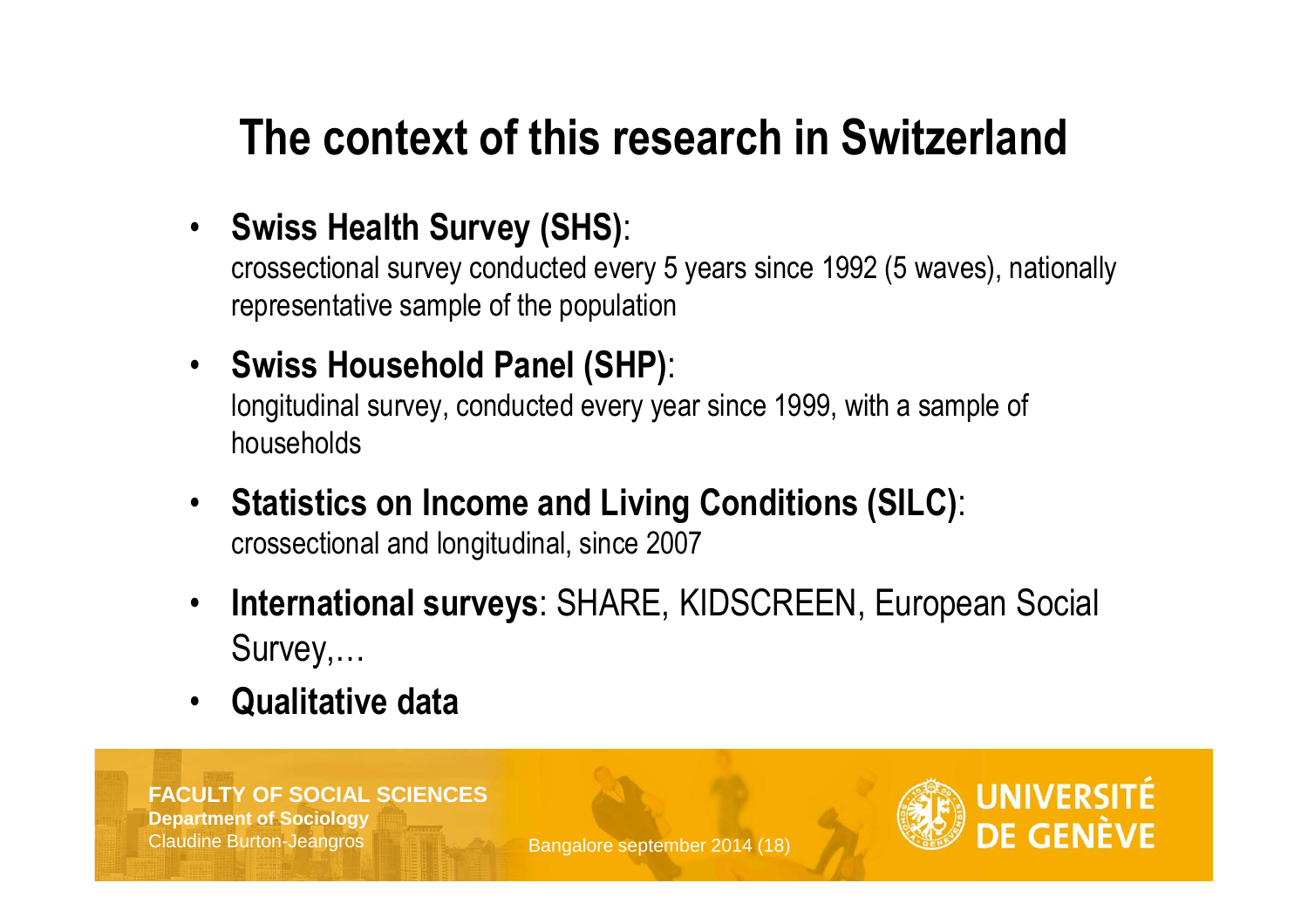## **The context of this research in Switzerland**

- •**Descriptive data** provided by the Federal Office for Statistics
- • **Further analyses** conducted by social scientistis affiliated with public health departments, social sciences departments, universities of applied sciences
- $\bullet$  **Funding**: Swiss National Foundation for Scientific Research + other specific channels (for ex. Leenaards Foundation call on quality of life among elderly people)
- $\bullet$  **Publications:** official documents, articles in public health/social epidemiology journals, social science journals

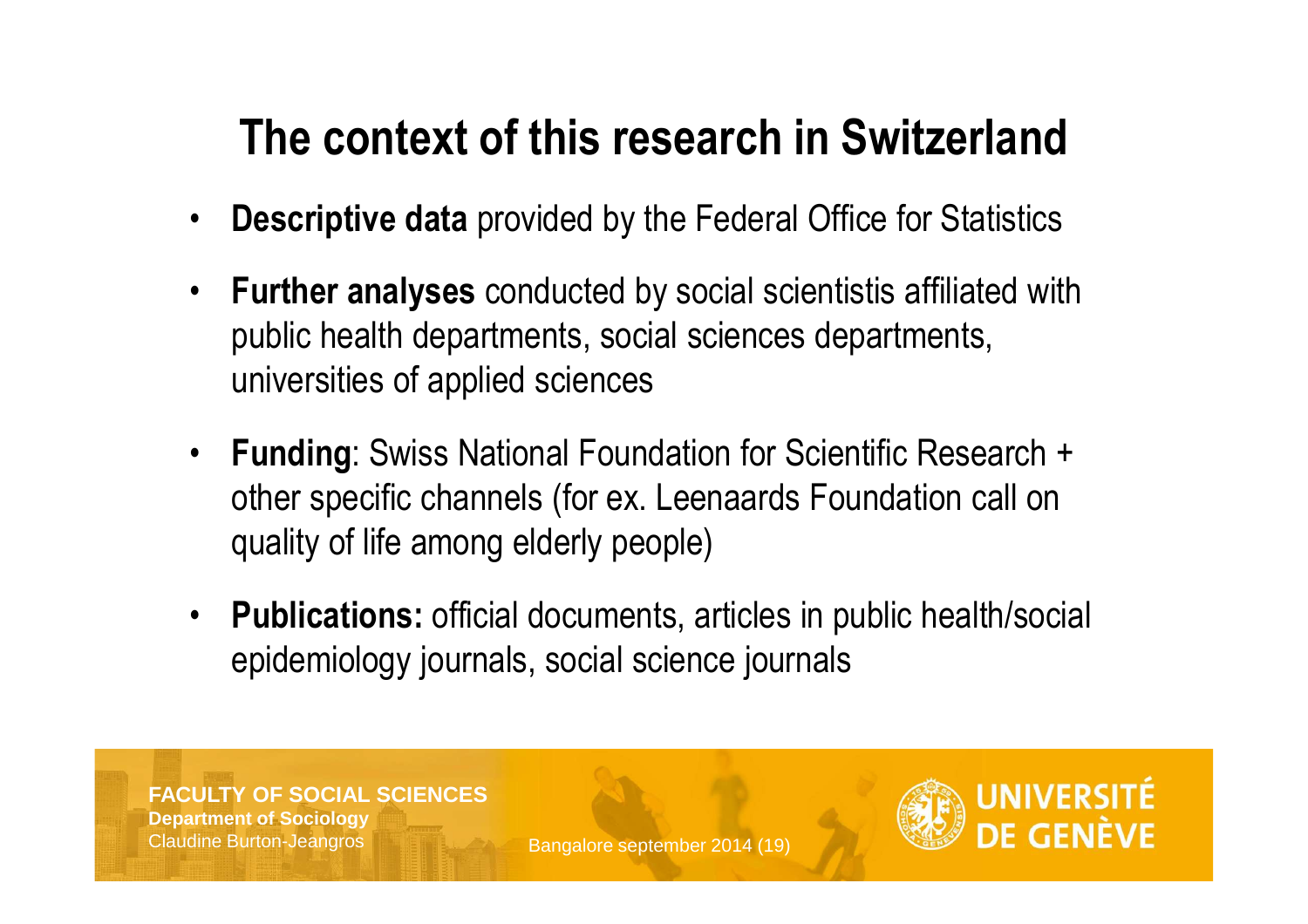# **Conclusions**

- •It is important to monitor health and wellbeing over time: changes in socioeconomic conditions and expectations
- Health inequalities between countries and withincountries
- This research should inform policy-making in all domains (education, work, family, health…)

**FACULTY OF SOCIAL SCIENCESDepartment of Sociology**Claudine Burton-Jeangros

Bangalore september 2014 (20)